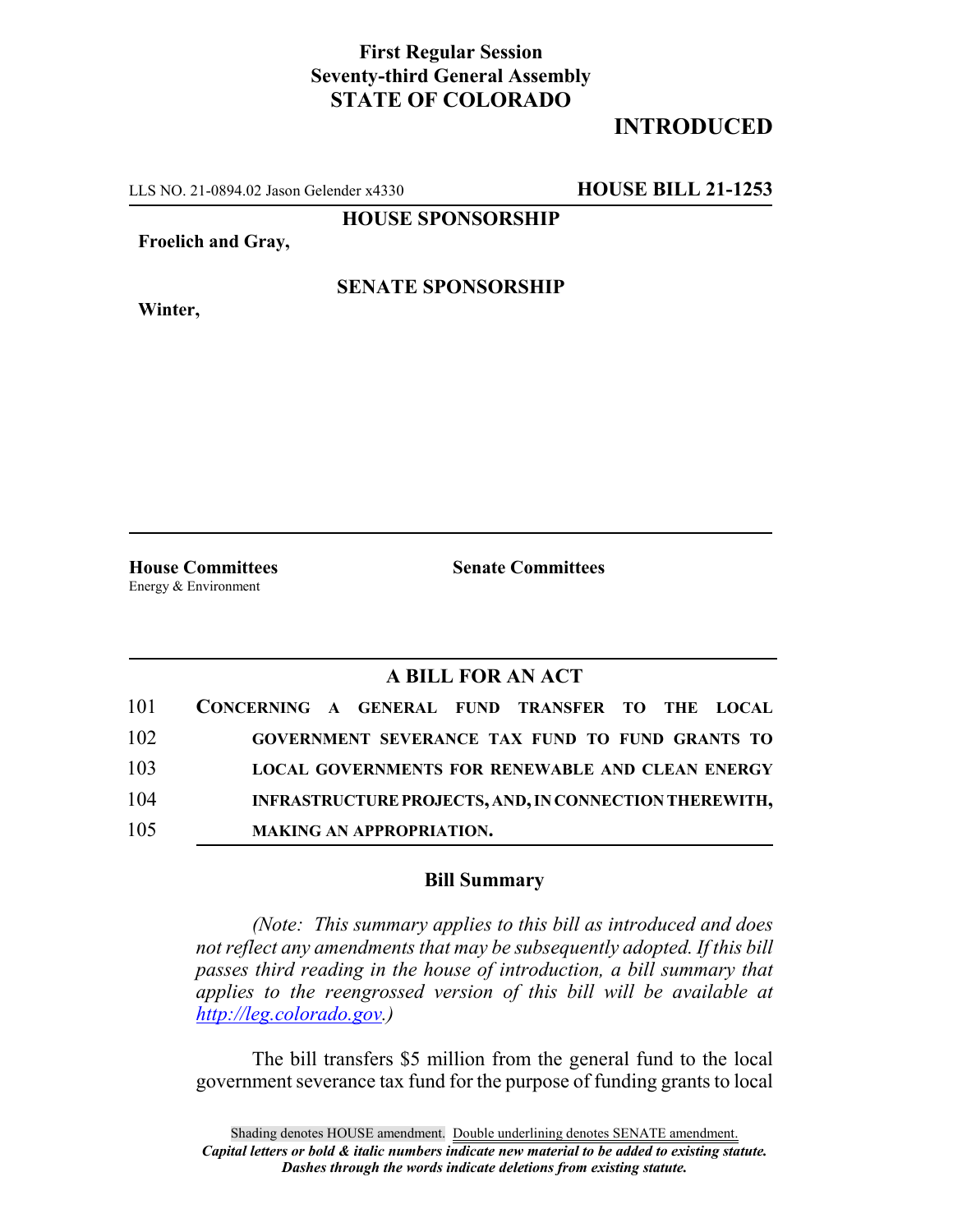governments for renewable and clean energy infrastructure implementation projects. The grants must be made by August 15, 2021, or as soon as possible thereafter, and the department of local affairs, which makes the grants, is required to report to the general assembly regarding the grants during its 2022 annual "SMART Act" presentation to legislative committees of reference. \$5 million is appropriated from the local government severance tax fund to the division of local government of the department of local affairs so that the division can make the grants.

*Be it enacted by the General Assembly of the State of Colorado:*

 **SECTION 1. Legislative declaration.** (1) The general assembly hereby finds and declares that it is necessary, appropriate, and in the best interest of all Coloradans to support the development and construction of renewable and clean energy infrastructure in all areas of the state because such infrastructure:

 (a) Reduces reliance on fossil fuels for the generation of electricity, for residential and commercial heating and cooling, and for the powering of motor vehicles;

 (b) Reduces emissions of air pollutants, including hazardous air pollutants and greenhouse gases, that contribute to both adverse environmental effects and adverse human health effects, especially in communities that are in industrial areas or are adjacent to major highway corridors with heavy motor vehicle traffic;

- (c) In many cases, reduces both energy costs and total ownership costs of motor vehicles and equipment for businesses, governmental entities, and individuals that, because they can rely on such infrastructure, adopt electric motor vehicles or other electric equipment in lieu of vehicles or equipment powered by fossil fuels; and
- (d) Stimulates in-state economic activity and job creation by: (I) Allowing businesses, governmental entities, and individuals to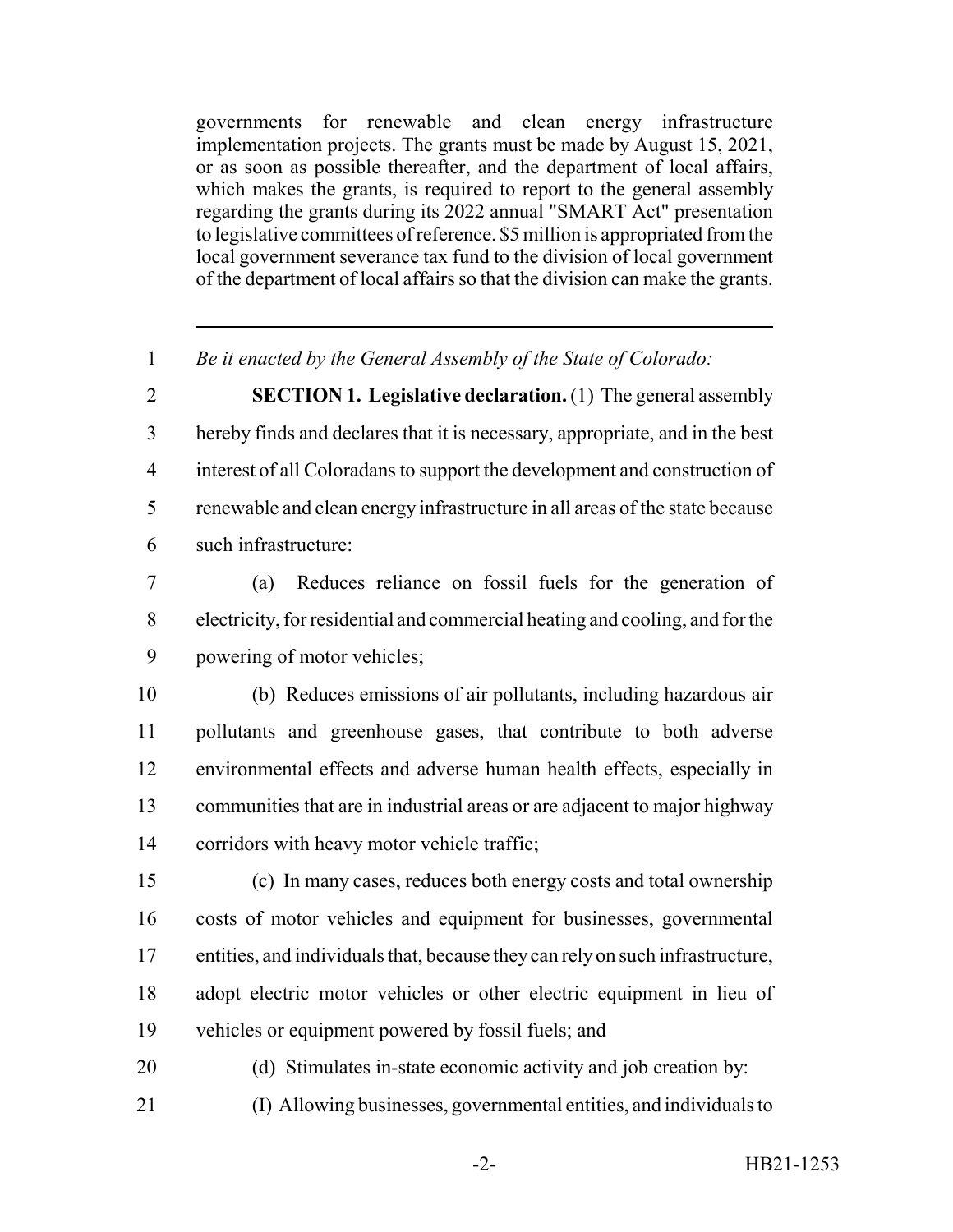reinvest and spend money saved by reducing their costs associated with 2 the ownership and operation of motor vehicles and other equipment; and (II) Providing clean, reliable, efficient, and accessible electrical power needed for residential and commercial real estate development and redevelopment.

(2) The general assembly further finds and declares that:

 (a) Providing additional funding to the department of local affairs to provide grants for renewable and clean energy implementation projects that meet the department's eligibility criteria for funding under the department's renewable and clean energy initiative program is an effective and efficient means of supporting the development and construction of renewable and clean energy infrastructure in all areas of the state; and

 (b) When awarding grants, the department of local affairs should prioritize communities in which renewable and clean energy infrastructure is sparse and consider geographical diversity.

 **SECTION 2.** In Colorado Revised Statutes, 39-29-110, **add** (9) as follows:

 **39-29-110. Local government severance tax fund - creation - administration - definitions - repeal.** (9) (a) IN ADDITION TO THE SEVERANCE TAX RECEIPTS CREDITED TO THE LOCAL GOVERNMENT SEVERANCE TAX FUND THAT ARE DISTRIBUTED AS SPECIFIED IN 23 SUBSECTIONS  $(1)(b)$  AND  $(1)(c)$  OF THIS SECTION, ON THE EFFECTIVE DATE OF THIS SUBSECTION (9), IF POSSIBLE, OR AS SOON AS POSSIBLE THEREAFTER, THE STATE TREASURER SHALL TRANSFER FIVE MILLION DOLLARS FROM THE GENERAL FUND TO THE LOCAL GOVERNMENT SEVERANCE TAX FUND. THE EXECUTIVE DIRECTOR OF THE DEPARTMENT